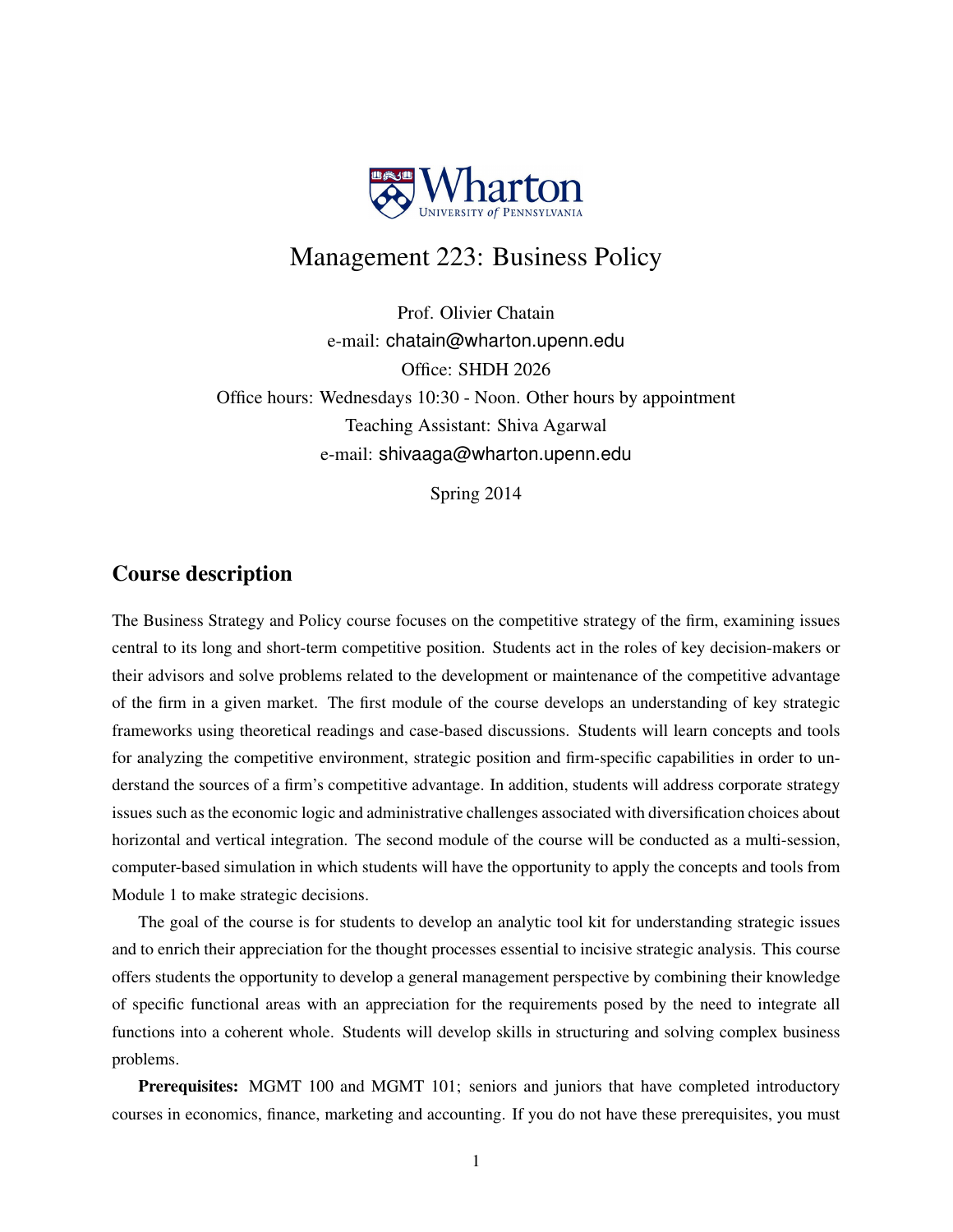provide evidence to me of your preparedness for the course.

### Course material, textbooks, and computer simulation

The bulkpack includes a collection of readings and cases and is available from study.net. There is no required textbook for this course, but I put the following textbook on reserve:

• Pankaj Ghemawat, Strategy and the Business Landscape (2nd edition or 3rd edition). Note that either edition will work for this class as there are no substantial changes in the chapters covered in this course.

Also, for further background on analyzing case studies, I have also put the following book on reserve:

• William Ellet, 2007. The case study handbook : how to read, discuss, and write persuasively about cases. Boston, Mass.: Harvard Business School Press.

There will be a computer-based simulation during the course. We will provide the appropriate material to you at the time. There will be an approximately \$50 individual charge for the right to use the simulation. This can be purchased through Study.net.

# Communication

The primary means of communication outside of class is the course web page on Canvas. You can reach the Canvas site for the course at https://wharton.instructure.com/login.

If you do not have a Wharton e-mail account, please go to the following website to apply for an account: http://accounts.wharton.upenn.edu/account\_user/. You need a Wharton account in order to gain access to webCafé.

# Your grade

Your grade will depend both on developing a deep knowledge of the concepts and on applying this knowledge in four areas which are the four components of the grade: class discussion, individual case analyses, team-based simulation and team final paper. The discount for late assignments is severe. Please note that you cannot take this class with a pass/fail option.

# Class sessions and participation

#### Class discussion

Each class will consist of a combination of lecture and discussion of the day's topic. On most days, we will use case analysis or simulations to explore the issues at hand. Careful preparation is essential. I expect you

Management 223, Spring 2014 2 2 Professor Olivier Chatain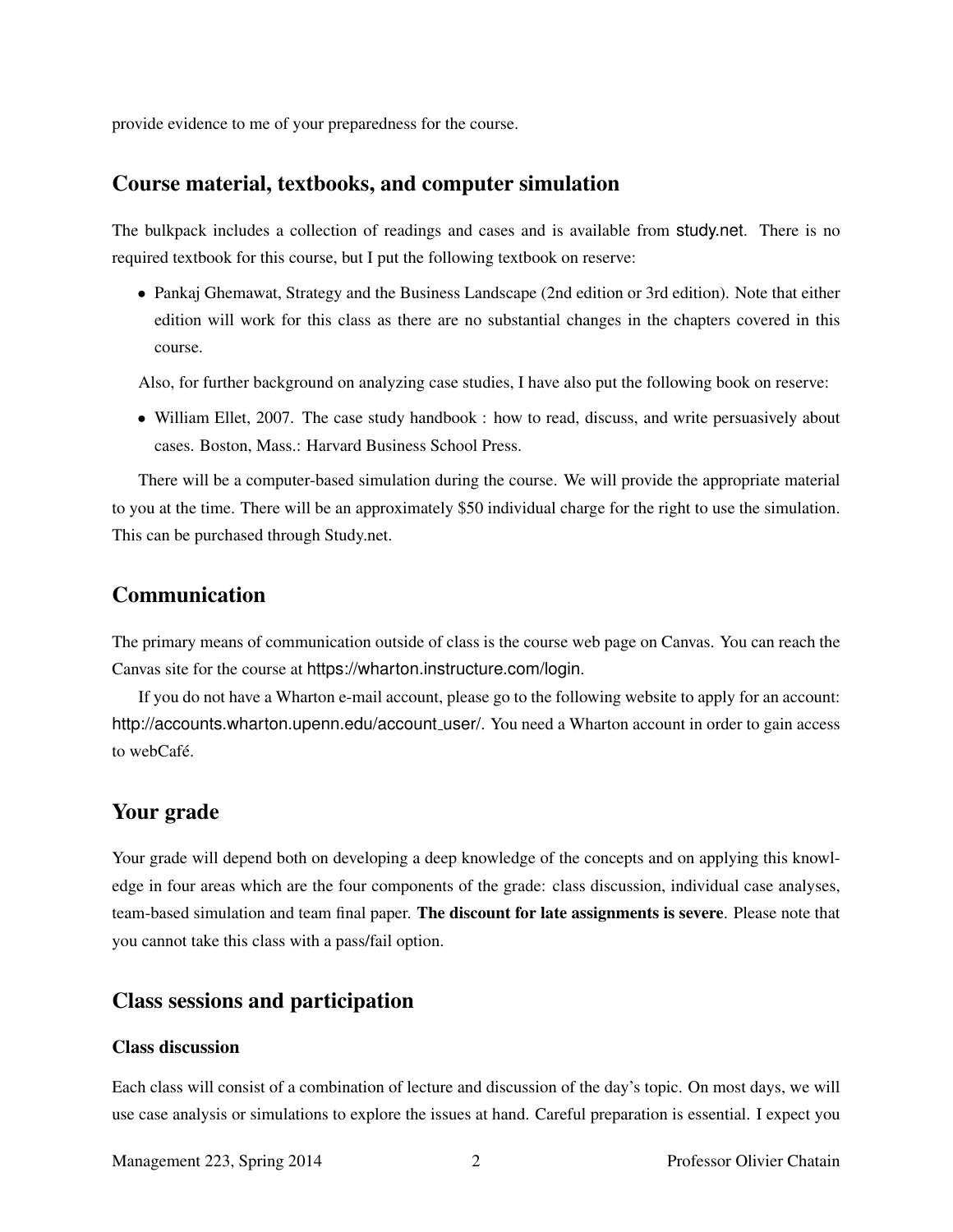| Factor                                                | Points        |
|-------------------------------------------------------|---------------|
| Individual participation                              |               |
| Class participation                                   | 15            |
| Added value exercises                                 | 5             |
| Individual case write-up (3 write-ups in total for 10 | 30            |
| points each)                                          |               |
| <b>Team assignments</b>                               |               |
| Simulation (10 points for the final write-up)         | 10            |
| Outline of final paper                                | 5             |
| Final paper presentation                              | $\mathcal{F}$ |
| Final paper                                           | 30            |
| Total                                                 | 100           |

to read all of the assigned materials for each session in advance of the class. In class, you should be prepared to analyze the concepts from the case or simulations and the readings and to discuss any questions provided in the syllabus. If you can only superficially answer the questions, you are not prepared enough for class. I may use cold calling to ensure preparation and to establish an even level of participation throughout the course.

# Class participation

I expect you to participate actively in class to help your learning and that of your peers. A productive learning environment requires active engagement of all class members. Much of your learning will occur in preparation for and participating in the class discussions. There is no substitute for the in-class aspect of learning in a case-based course. Class participation will also provide you an opportunity to exercise and improve your professional communication skills.

Your class contribution will be assessed each class period. I keep regular notes on class participation, and I track both quality and frequency of participation. Your contribution will be evaluated along the following scale:

- 3 This person's contributions in class reflect thorough analysis of the case and other required readings. Ideas are substantive, reflecting clear, well-reasoned insights grounded in strategic concepts and frameworks. Positions are well substantiated, and persuasive. If this person were not a member of the class, the quality of the discussions would diminish considerably.
- 2 This person's contributions in class reflect preparation of the case and other required readings. Some useful insights are provided, building in part on strategic concepts and frameworks introduced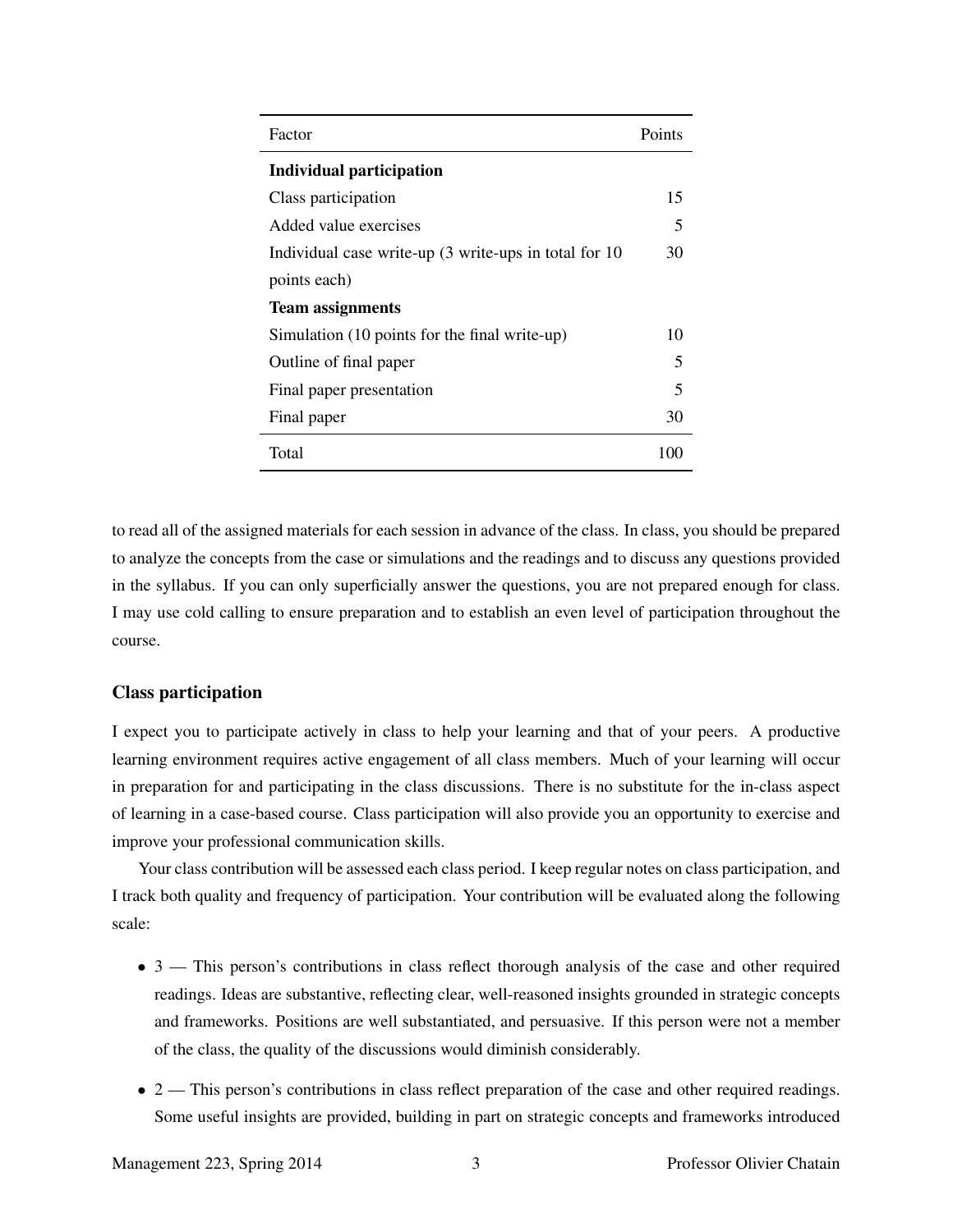in class. Support is offered for new ideas. If this person were not a member of the class, the quality of the discussions would diminish.

- 1 This person's contributions in class reflect some preparation of the case and other required readings. If this person were not a member of the class, the quality of the discussions would diminish only marginally.
- 0 This person has said little or nothing in this class. If this person were not a member of the class, the quality of the discussions would not be changed.
- -1, -2, -3 This category captures two types of "participation." The first is contribution based on inadequate preparation. Ideas lack substance, and provide little or no constructive direction for the class. In fact, if this person were not a member of the class, valuable airtime would be saved. The second category reflects disruptive or unprofessional conduct that interferes with the learning or dignity of classmates and peers.

#### Other issues: Punctuality, laptops

Punctuality matters so class can start and finish on time. Repeated late arrivals will negatively affect the participation grade. Finally, please **do not use laptops in class**. Tablet may be tolerated as long as they remain flat on the table.

# Learning Teams

You will be asked to form teams of 4 students for the course. You will work in these teams to run the simulations and to prepare a final paper analyzing a company using the strategy frameworks covered in this course. You may also want to use your teams as a discussion group in preparing the cases for class discussion. The Canvas site will have a tool for this sign up process. You are required to sign up for a team by Monday, February 10 before class. If you are having trouble locating other team members, please send me an email and I will find you an appropriate team. This course requires extensive work in teams outside of class. You are expected to participate actively in teamwork.

In order to assure appropriate effort across the team, I will ask each of you to evaluate confidentially the efforts of your teammates after the class is over by using the form below. I will take these ratings into account in establishing the final grades for each person.

#### SAMPLE TEAM MEMBER EVALUATION FORM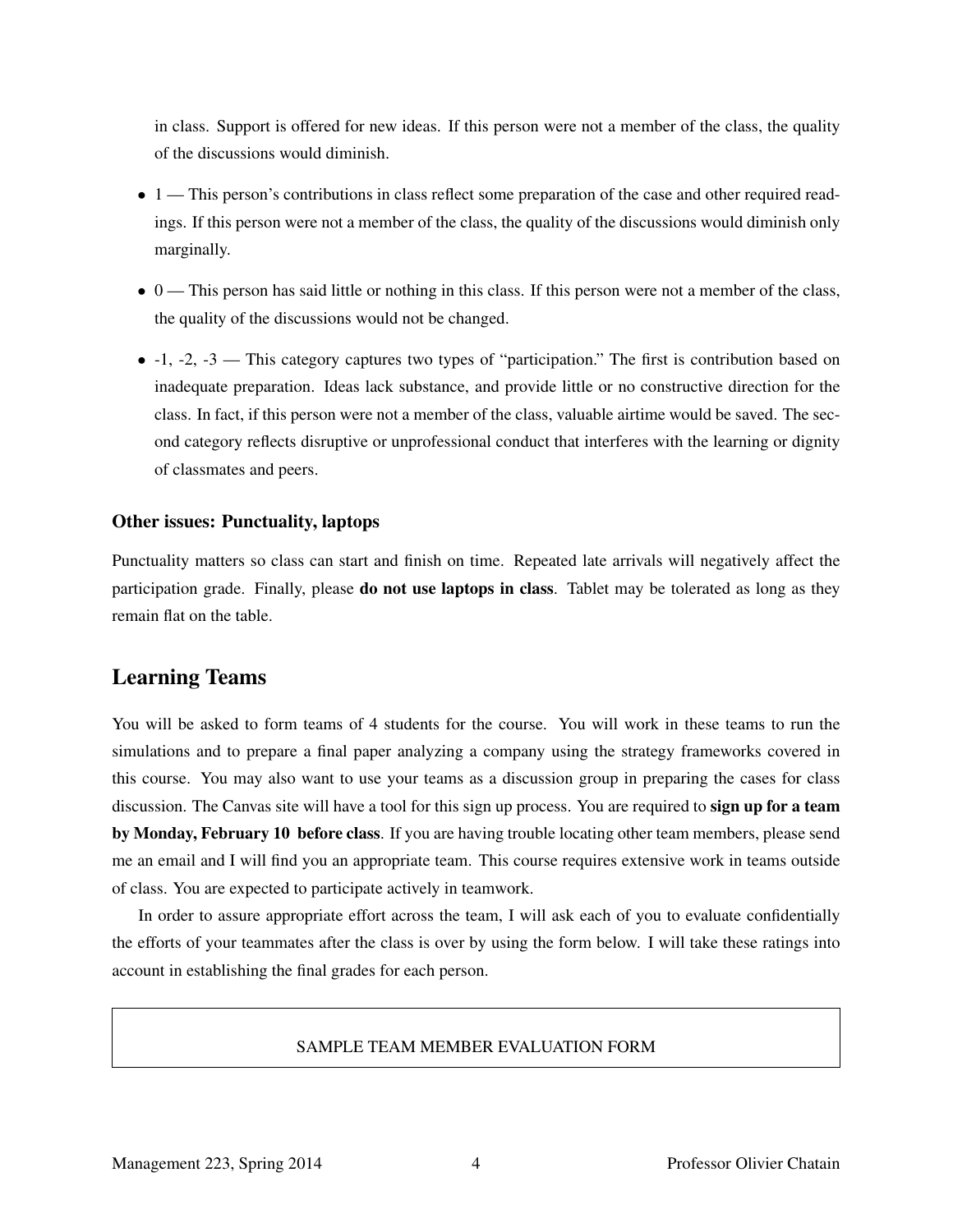Please rate the contribution (effort and quality) to the team performance in the conceptualization, development, and presentation of the business plan. Do not rate yourself. Assign a score of 1-10 to each team member other than yourself. Note: the column does not add up to 10. The scale is from:

1: Person was extremely under-committed in all of your interactions (i.e. did not read materials in advance, did not put effort into the actual simulations, or research and writing for the final paper), to:

10: Person was extremely committed in all of your interactions (i.e., the person could not have done anything more to contribute to the simulation and to the final paper project)

| Team Name and Team Letter:                  | Your Name:                          |
|---------------------------------------------|-------------------------------------|
| Team Member's Name (Not including yourself) | Effort: scale $1 (low) - 10 (high)$ |
|                                             |                                     |
|                                             |                                     |
|                                             |                                     |
|                                             |                                     |

# Applications of theories: Cases and simulations

Cases and simulations give life to management theory. In this course, they give you an opportunity to put yourself in the shoes of managers as they make strategic choices both by studying cases of companies in a variety of industries and by playing the role of managers in a computer-based simulation.

I have chosen the cases in the course to elucidate particular strategic concepts. Many of the cases focus on a critical moment in time for a company. Therefore, it is not appropriate to do research on what has happened to the company since the time the case was written. As managers, you will never have the luxury of 20/20 hindsight when you need to make strategic choices. The goal of the case preparation and discussion is to hone your own analytical skills using the information at hand.

We will also use a computer-based simulation of business problems during the course. This is an opportunity to apply the frameworks in dynamic situations. You should run this simulation in your learning teams. I will provide more information about the simulation in class. The simulation requires at least one team member to have a personal computer.

# Exercises and individual case write-ups

Each student is individually responsible for one set of exercises and 3 short case analyses over the course of the term.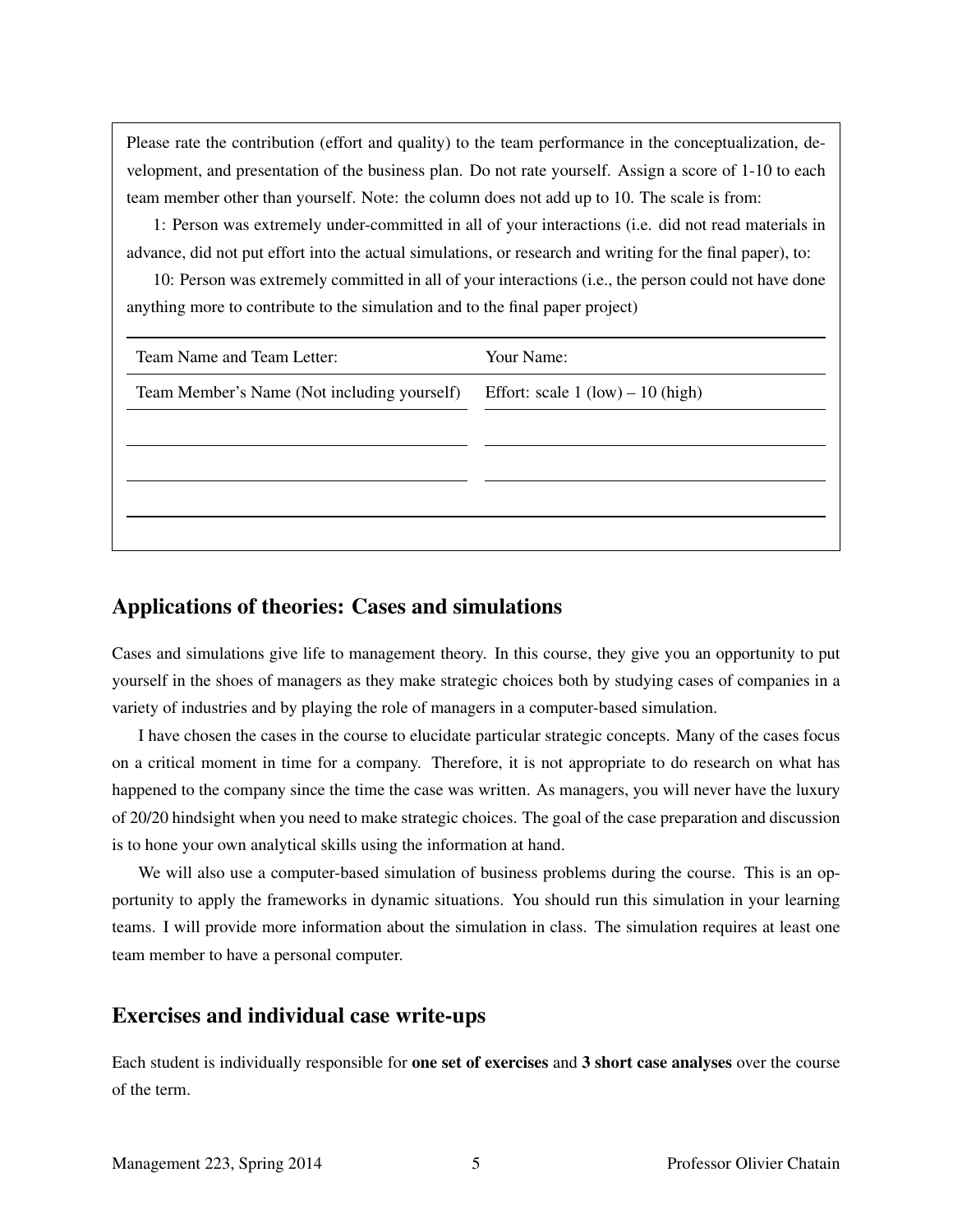| <b>Mandatory exercise</b>                 | Date due (hard copy to be handed in at the<br>beginning of class) |
|-------------------------------------------|-------------------------------------------------------------------|
| Exercises on added value                  | Wednesday, January 29                                             |
| Case (do write up for at least 3 of these | Date due (UPLOADED ON CANVAS BE-                                  |
| cases, pick any that you want)            | <b>FORE CLASS)</b>                                                |
| Formula One Racing                        | Monday, February 3                                                |
| Ducati                                    | Wednesday, February 5                                             |
| Dell                                      | Monday, February 10                                               |
| Samsung                                   | Wednesday, February 12                                            |
| Cola Wars                                 | Monday, February 24                                               |
| Garmin                                    | Wednesday, February 26                                            |
| Games of Thrones (Amazon, Apple, Face-    | Monday, March 3                                                   |
| book and Google)                          |                                                                   |
| Celulosa Arauco                           | Monday, March 17                                                  |
| Walt Disney and Pixar                     | Wednesday, March 19                                               |
| <b>IMG</b>                                | Monday, March 24                                                  |
| Peer evaluation                           | Tuesday, May 6                                                    |

The set of exercises on added value will be an easy and direct application of concepts from the class. This assignment will allow you to check your comprehension of some key concepts. It will be graded on a pass/fail basis and is due on Wednesday, January 29 .

Each of the 3 case write-ups is limited to 750 words of text (with penalty of .1 point per 25 words above the limit) in the body of the paper, with 1 page of optional exhibits. The paper should include a word count. These will be due at the beginning of the relevant class, **uploaded on Canvas**. No late assignments will be accepted. These are individual assignments and should not be done in your learning team. You can pick any 3 cases from the following list. If you do more than 3, I will take the 3 highest grades. However, you cannot hand in more than 5 write-ups in total. Each write-up is worth 10 points. 30 total points are possible for this part of your grade.

#### Team paper requirements

The paper is a research paper. By research paper, I mean a paper that is inquisitive, critical if necessary, based on the gathering and analysis of a broad range of information. The goal is to apply to an existing company the principles of business strategy that we covered in class. The paper should not be a mere case study, content with uncritically presenting facts. It should rather seek to explain how the company under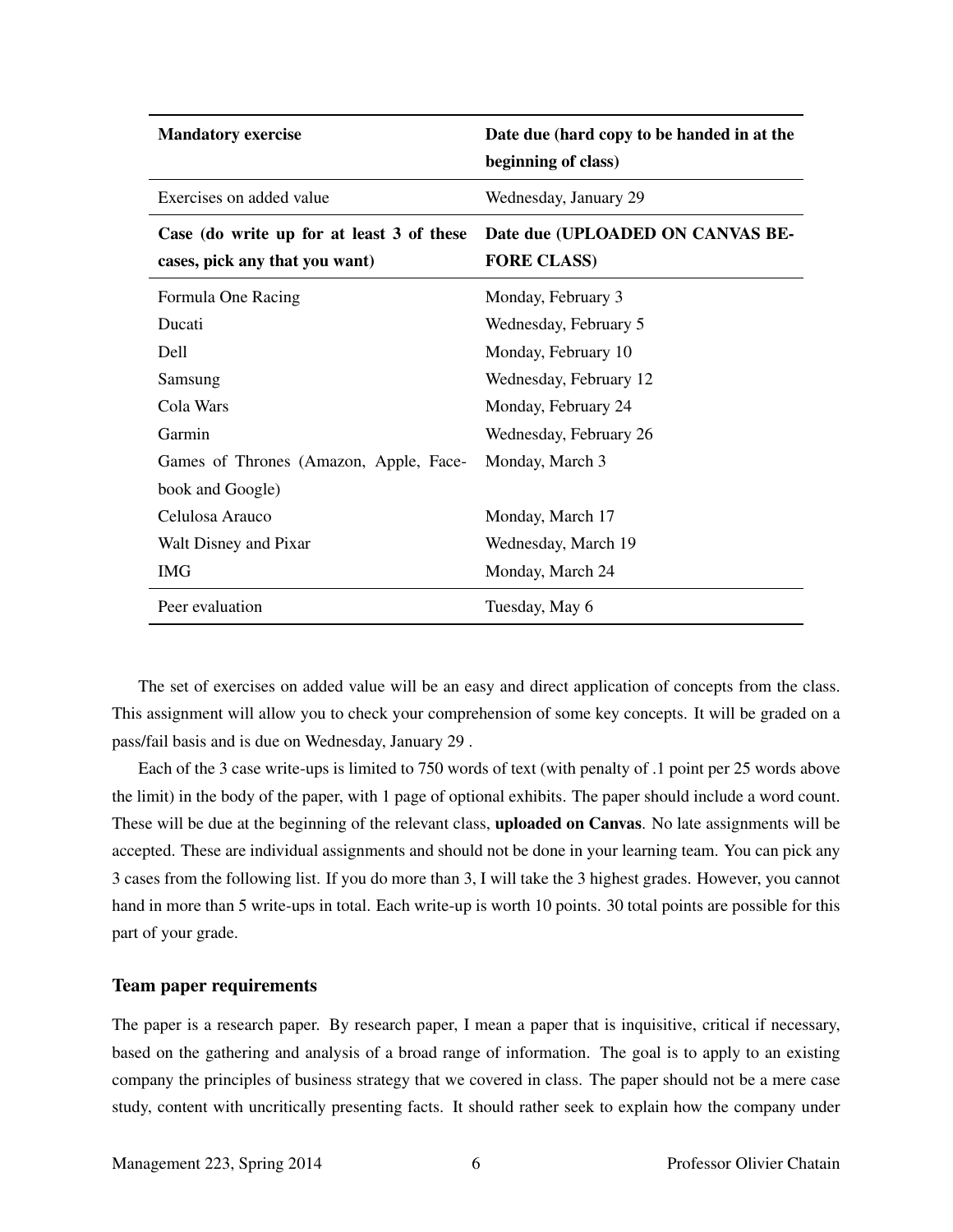study acquired its position given its competitive environment and how we should think about its evolution in the future. Imagine that you are producing this report to advise a new top-management team, a potential acquirer, or a competitor.

There is no specific page length requirement. However, I believe that a good analysis can be accomplished in about 30 pages of text (double-spaced) plus exhibits.

The proposal for your paper is due in a one paragraph write-up on Wednesday, March 5 at the beginning of class. A detailed outline of your paper is due on Monday, March 31 in class. Your paper is due on Monday, May 5 at 5 p.m. (uploaded to webCafé folder and hard copy delivered to my office).

#### Paper proposals

On Wednesday, March 5, please hand in your topic/company proposals at the beginning of class. Each team should provide two proposals involving different firms (you may submit two proposals on the same topic.) I will select which one you can develop into a case.

For each of your two proposals, please write one paragraph explaining why you believe this is a suitable company or pair of companies to look at. Then provide the following information for each company that you propose to study:

- 1. Short summary of the story of the company/companies (i.e., why it will be interesting to study)
- 2. Length of company history
- 3. List periods of public vs. private ownership of company; for private periods find at least one source of data for that timeframe. Keep in mind that it is much more difficult to locate information for private companies.
- 4. Brief, general list of sources of data that team expects to use (note: if you choose a private company, be especially careful about how you will get information).

You may not select companies that we are studying in the course, nor companies that you have covered in other related courses. I suggest you

On Wednesday, March 5, I will let you know which topic I have selected. Selection will be made based on appropriateness for the course and avoidance of overlap with other teams.

In November (dates TBD), I will be available to meet with any of the teams to discuss your progress and help you refine your thinking. I will have a signup sheet for those meetings on Canvas.

# Handing in assignments

All due dates and assignments are indicated in the syllabus. Late assignments will not be accepted. For individual assignments, please make sure your name is clearly indicated at the top of the page or on a cover

Management 223, Spring 2014 7 Professor Olivier Chatain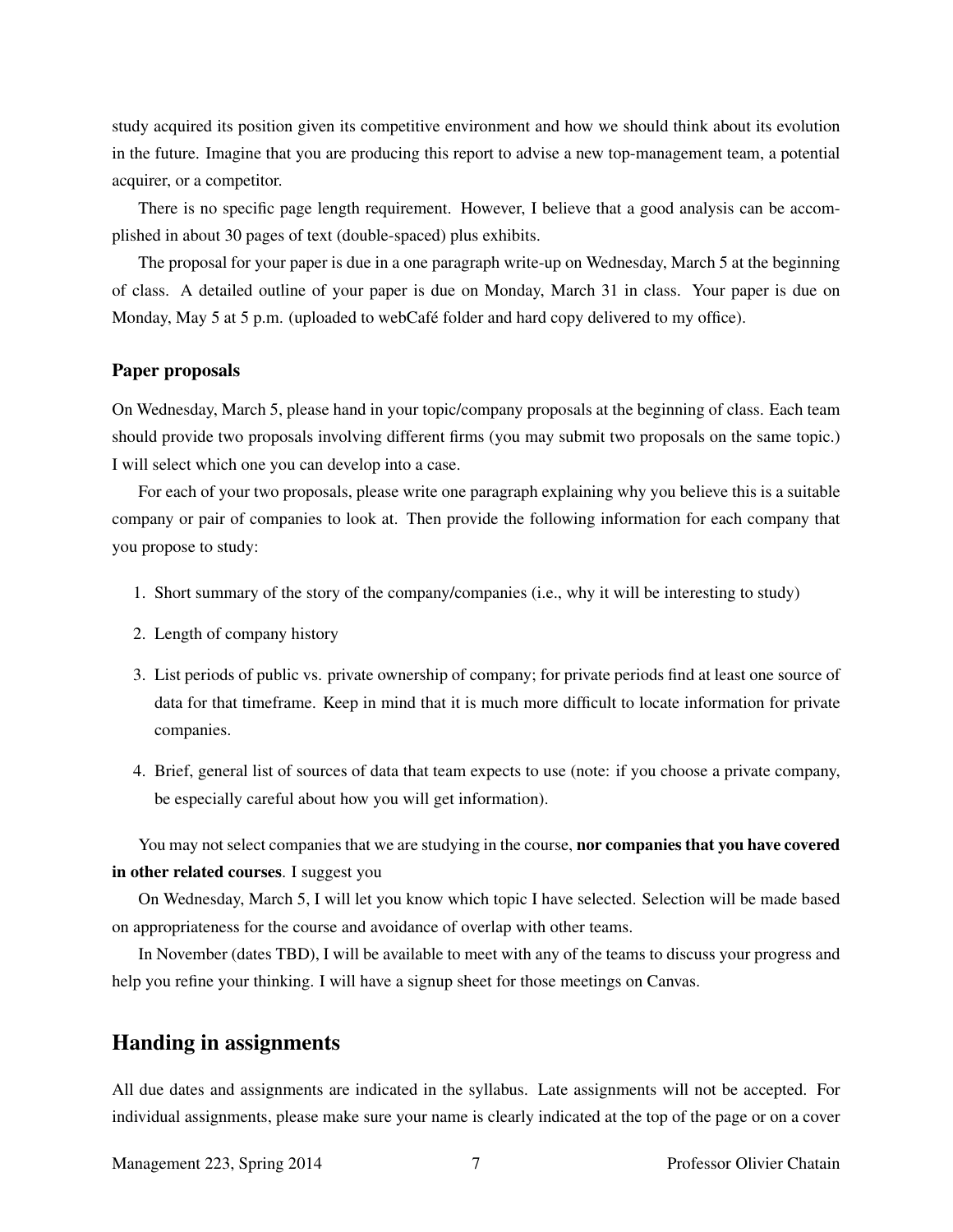| Paper compoent | Date due            |
|----------------|---------------------|
| Team formation | Monday, February 10 |
| Proposal       | Wednesday, March 5  |
| Outline        | Monday, March 31    |
| Paper          | Monday, May 5       |

page. For team assignments, make sure your team letter and all team members' names are indicated at the top of the page or on a cover page.

# Academic integrity

To most of you, this will probably be self-evident, but I want to make sure that we are all on the same page. Copying paragraphs or even paraphrasing sources (magazines, newspaper articles, books, analyst reports, web pages, etc.) without properly citing them is a serious offense. Properly citing means (1) if you copy word for word, you have to mark this by enclosing the copied text with quotation marks and cite the source; (2) if you take someone's idea but put it in your own words, you still need to indicate in a citation the source of the data or the idea. This citation has to follow the idea directly (either attach a footnote or endnote): it is not enough to list your sources in the bibliography of the paper (though you should do this as well). At the end of the paper, you should then list all sources that you have cited in the text. Failure to cite (plagiarism) is a very serious academic offense that will lead to a failing (F) grade, and potentially to other sanctions. To avoid such an incident, be very careful in your papers to attribute ideas, data, frameworks, etc., to their respective sources.

# Course outline

#### Introduction

### Class 1: Introduction, course overview and the history of business strategy (Wednesday, January 15)

- Readings: P. Ghemawat: "Competition and Business Strategy in Historical Perspective", Business History Review 76 (Spring 2002): 37–74.
- Case: N/A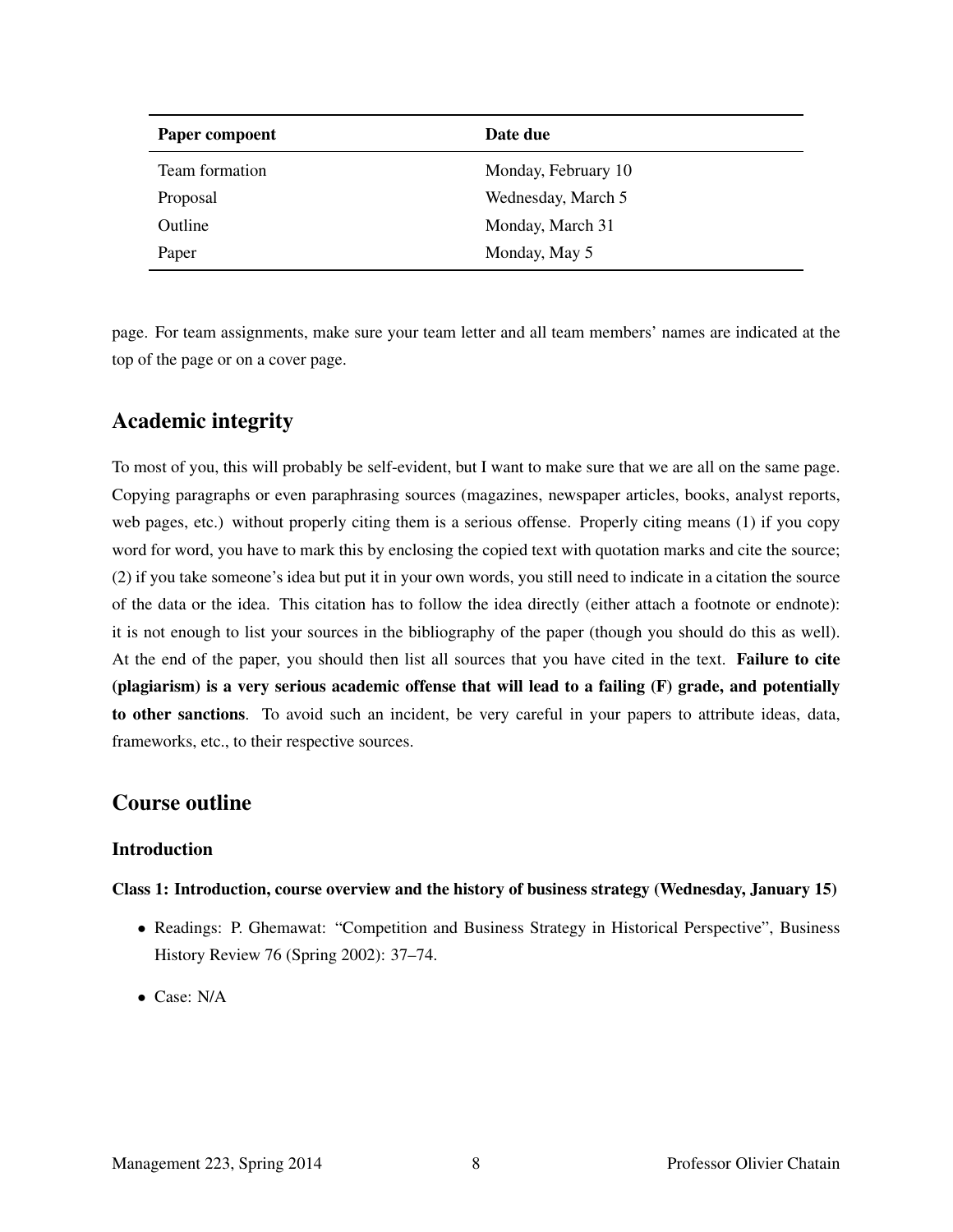#### Monday, January 20: Martin Luther King Day, No class

#### Class 2: The concept of strategy: Introductory case (Wednesday, January 22)

- Readings: N/A
- Case: Intel Corp., 1968-2003 (#9-703-427).
	- 1. What was Intel's strategy in DRAM's? Why did Intel decline in the DRAM market?
	- 2. How were they able to create and sustain a competitive advantage in microprocessors? What are the main hreats to the sustainability of this competitive advantage?
	- 3. Why did Intel choose to enter new businesses such as networks, wireless, communications and online services under Craig Barrett? Do these choices make sense?

#### Fundamentals of value creation and value capture

#### Class 3: Foundations: creating, capturing and adding value (Monday, January 27)

- Readings:
	- 1. A. Brandenburger and H. Stuart "Value-Based Strategies", Journal of Economics and Management Strategy, 1996, pp. 5-24

#### Class 4: Foundations: creating, capturing and adding Value - Part 2 (Wednesday, January 29)

- Readings:
	- 1. Cf. class 3.
	- 2. Optional: O. Chatain and P. Zemsky: "Value Creation and Value Capture with Frictions", Strategic Management Journal.
- Deliverable: Exercises on added value.

#### Class 5: Getting into the driver's seat (Monday, February 3)

- Case: Formula One Racing (#9-703-412).
	- 1. What is Mr. Eccelstones's added value in Formula One? In the past? At the time of the case?
	- 2. How much value has Mr. E captured? How did he do it?
	- 3. What are the threats to Mr. E and the companies that he created?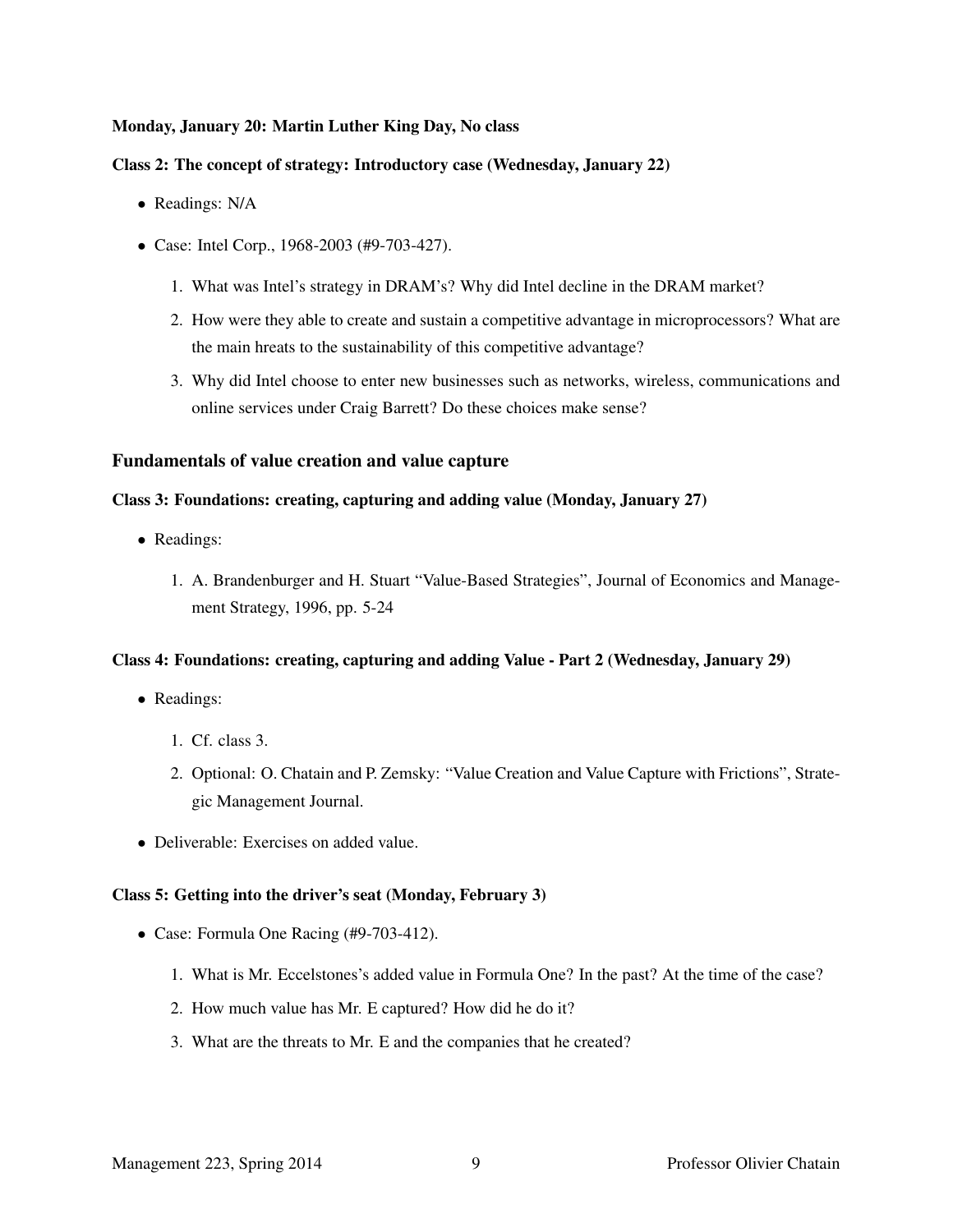# How to compete, Part I: Competitive advantage and competitive positioning

#### Class 6: Competitive positioning I: Leveraging company specific assets (Monday, February 3)

- Readings:
	- 1. P. Ghemawat and J. Rivkin, "Creating Competitive Advantage", Teaching note.
- Case: Ducati (#9-710-442).
	- 1. How did Ducati become the second most profitable motorcycle maker in the world despite its small scale? What is the fundamental economic logic of Minoli's turnaround?
	- 2. Can Ducati sustain its position in the sport segment? Can Honda and the other Japanese manufacturers stop its growth in this segment?
	- 3. What alternatives are available to Minoli in 2001? Which would you recommend?

#### Class 7: Competitive positioning II: Structuring the value chain (Monday, February 10)

- Readings:
	- 1. P. Ghemawat and J. Rivkin, "Creating Competitive Advantage", Teaching note.
	- 2. O. Chatain, "Note on Back-of-the-Envelope Analyses in Strategy". Concentrate on the cost analysis part.
- Case: Revitalizing Dell (#9-710-442).
	- 1. What are some of the key choices Dell has made in how it competes to distinguish it from its primary competitors?
	- 2. Prior to the efforts by competitors to match Dell (circa 1997), how big was Dell's comparative advantage? See if you can use the numbers in the case and reasonable estimates to quantify the advantage. How has Dell used this advantage in the market? (Think about the customer willingness to pay.)
	- 3. Why was it hard for competitors to respond to the challenge posed by Dell's competitive advantage in the 1990's?
	- 4. How can you explain Dell challenges in recent years?

#### Class 8: Competitive positioning III: Sustaining competitive advantage (Wednesday, February 12)

- Readings: D. Besanko, D. Dranove, M. Shanley and S. Schefer "Sustaining Competitive Advantage", Chapter 12, Economics of Strategy, 3rd Edition, John wiley & Sons, Inc, 2004.
- Case: Samsung Electronics (# 9-705-508)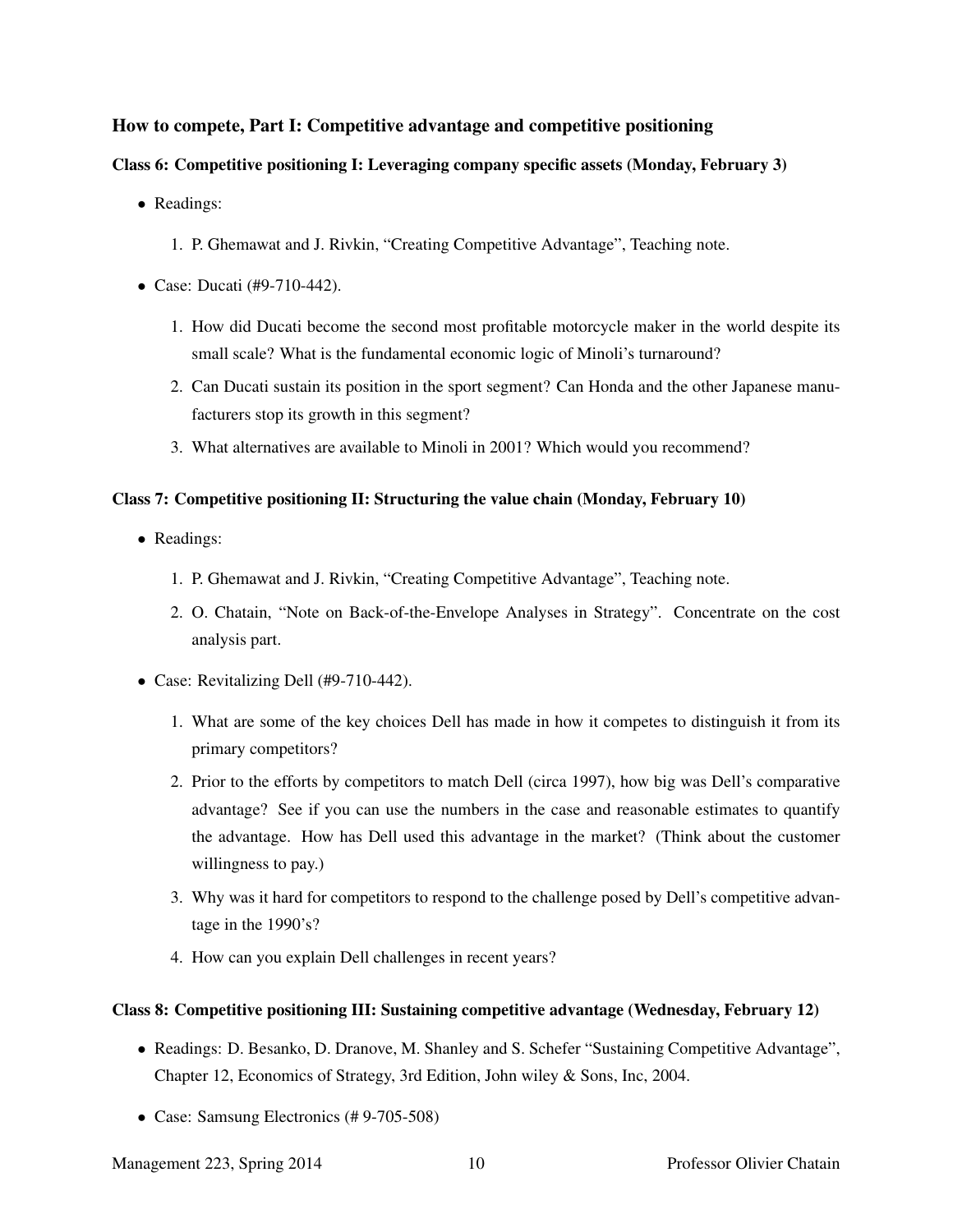- 1. What are the sources of Samsung's cost advantage in DRAM in 2003?
- 2. What are the sources of Samsung's price premium in DRAM in 2003?
- 3. What recommendation would you make to Chairman Lee regarding Samsung's response to the threat of large-scale Chinese entry?
- Deliverables:
	- 1. You must complete your signup for teams on WebCafé today.

#### Class 9: No class (Monday, February 17)

• Time to research final case proposal

#### How to compete: Industry context

#### Class 10: Structural analysis of the industry I: Fundamentals (Wednesday, February 19)

- Readings:
	- 1. M. Porter "The Five Competitive Forces That Shape Strategy", Harvard Business Review, January 2008, 79-93.
	- 2. A. Brandenburger "Porter's Added Value: High Indeed!," Academy of Management Executive, 2002, pp 58-60.

#### Class 11: Structural analysis of the industry II: The Five Forces (Monday, February 24)

- Readings:
	- 1. M. Porter "The Five Competitive Forces That Shape Strategy", Harvard Business Review, January 2008, 79-93.
	- 2. A. Brandenburger "Porter's Added Value: High Indeed!," Academy of Management Executive, 2002, pp 58-60.
- Case: Cola Wars Continue: Coke and Pepsi in 2006 (#9-706-447).
	- 1. Why is the soft drink concentrate industry dominated by two firms? What is the basis for scale economies in this industry?
	- 2. Use the 5-Forces framework to explain why the soft drink concentrate industry is so profitable.
	- 3. How has the industry structure changed in the 1990's to the present? Can Coke and Pepsi sustain their profits in the U.S. in the wake of the growing popularity of non-carbonated drinks?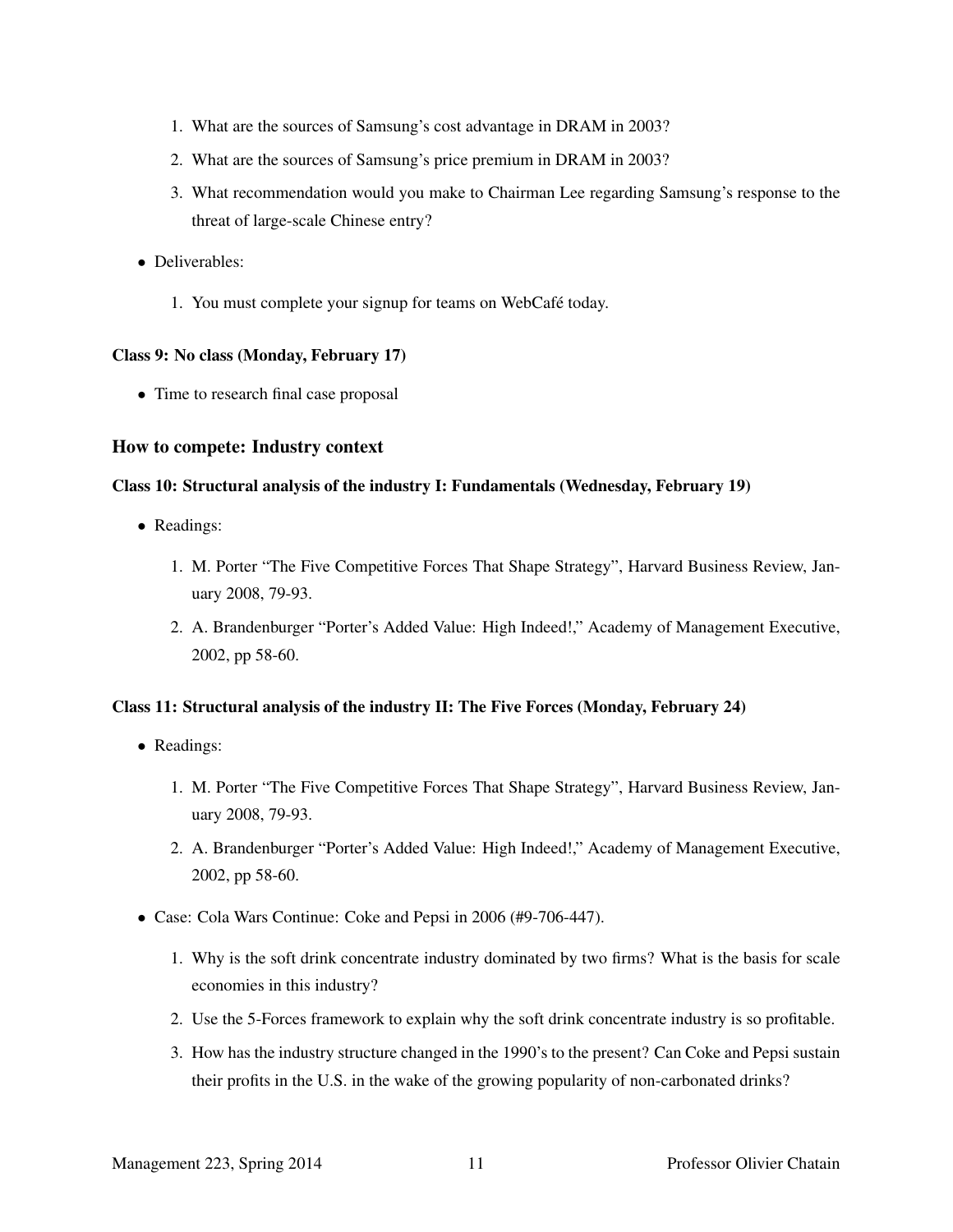# Class 12: Structural analysis of the industry III: Dynamics of the business landscape (Wednesday, February 26)

- Readings:
	- 1. M. Porter "The Five Competitive Forces That Shape Strategy", Harvard Business Review, January 2008, 79-93. [especially subsection changes in Industry Structure]
- Case: Garmin.
	- 1. Why, historically, has the PND industry been so profitable?
	- 2. What challenges / changes are likely to influence the PND industry? What do these trends imply for the evolution of the industry?
	- 3. Can Garmin, TomTom and other established players sustain their market positions and margins in years to come? What will you recommend to Dr. Min Kao, Garmin's CEO?

### Class 13: Structural analysis of the industry V: Competition between ecosystems (Monday, March 3)

- Readings:
	- 1. A. Brandenburger and B. Nalebuff. Chapter 2, "Co-opetition", Co-opetition Doubleday: New York, NY.
- Case: Ecosystems
	- 1. Technology giants at war: Another game of thrones, The Economist, December 1, 2012
- Questions
	- 1. Analyze the value nets of Apple, Google, Facebook and Amazon. Where are they overlapping? Where are they complementing each other?
	- 2. Assess how much competition and cooperation we should expect between these actors in the mobile market, in the app market?
	- 3. How would recent strategic moves affect industry structure and profitability?
- Deliverable: Proposals for final paper.

#### Where to compete: Firm resources, capabilities and corporate strategies

#### Class 14: Corporate strategy I: Lecture on corporate strategy (Wednesday, March 5)

- Readings:
	- 1. M. Piskorski, "Choosing Corporate and Global Scope". Teaching note.

Management 223, Spring 2014 12 Professor Olivier Chatain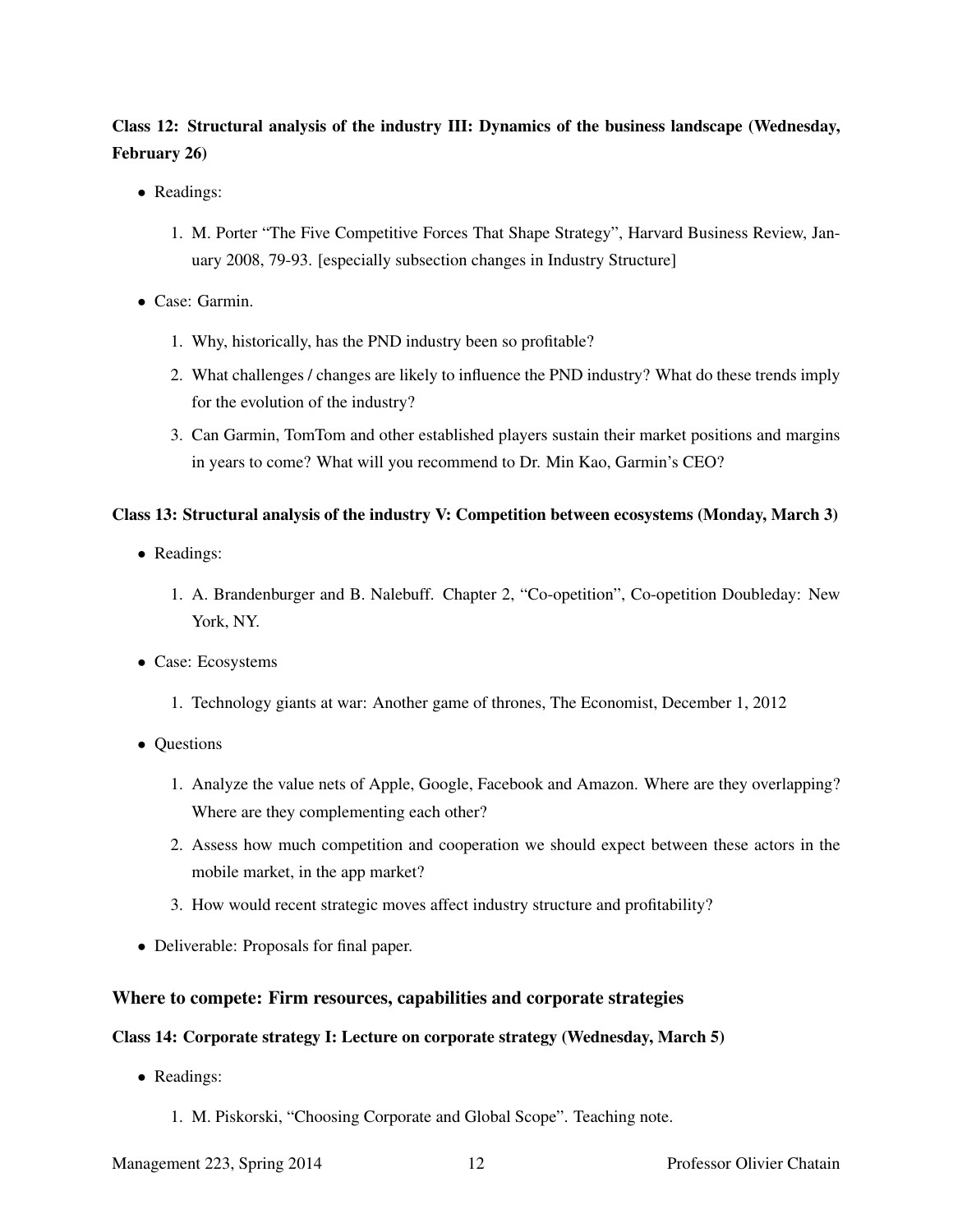• Case: No Case

# Class 15: Corporate strategy II: Forward Integration vs. Horizontal Expansion (Monday, March 17)

- Readings:
	- 1. Cf. Class 14
- Case: Arauco (A): Forward Integration or Horizontal Expansion? (# 9-705-474)
	- 1. Should Arauco build the Nueva Aldae project?
	- 2. What are the sources of Arauco's competitive advantage?
	- 3. Should Arauco own both forests and pulp production facilities? Does the Alto Parana project help you answer this question?
	- 4. Do you think there is a better alternative to investing in a pulp plant?
- Deliverable: Proposals for final paper

# Class 16: Corporate strategy III: Managing relationships between partner corporations (Wednesday, March 19)

- Readings:
	- 1. Cf. Class 14
- Case: The Walt Disney Company and Pixar Inc.: To Acquire or Not to Acquire? (# 9-709-462).
	- 1. Which is greater: the value of Pixar and Disney in an exclusive relationship, or the sum of the value that each could create if they operated independently of one another or were allowed to form relationships with other companies? Why?
	- 2. Assuming that Pixar and Disney are more valuable in an exclusive relationship, can that value be realized through a new contract? Or is common ownership required (i.e., must Disney acquire Pixar)?
	- 3. If Disney does acquire Pixar, how should Bob Iger and his team organize and manage the combined entity? What challenges do you foresee, and how would you meet them?

# Class 17: Corporate strategy IV: Leveraging talent (Monday, March 24)

- Reading: Cf. Class 14
- Case: International Management Group (IMG) (# 9-702-409).

Management 223, Spring 2014 13 Professor Olivier Chatain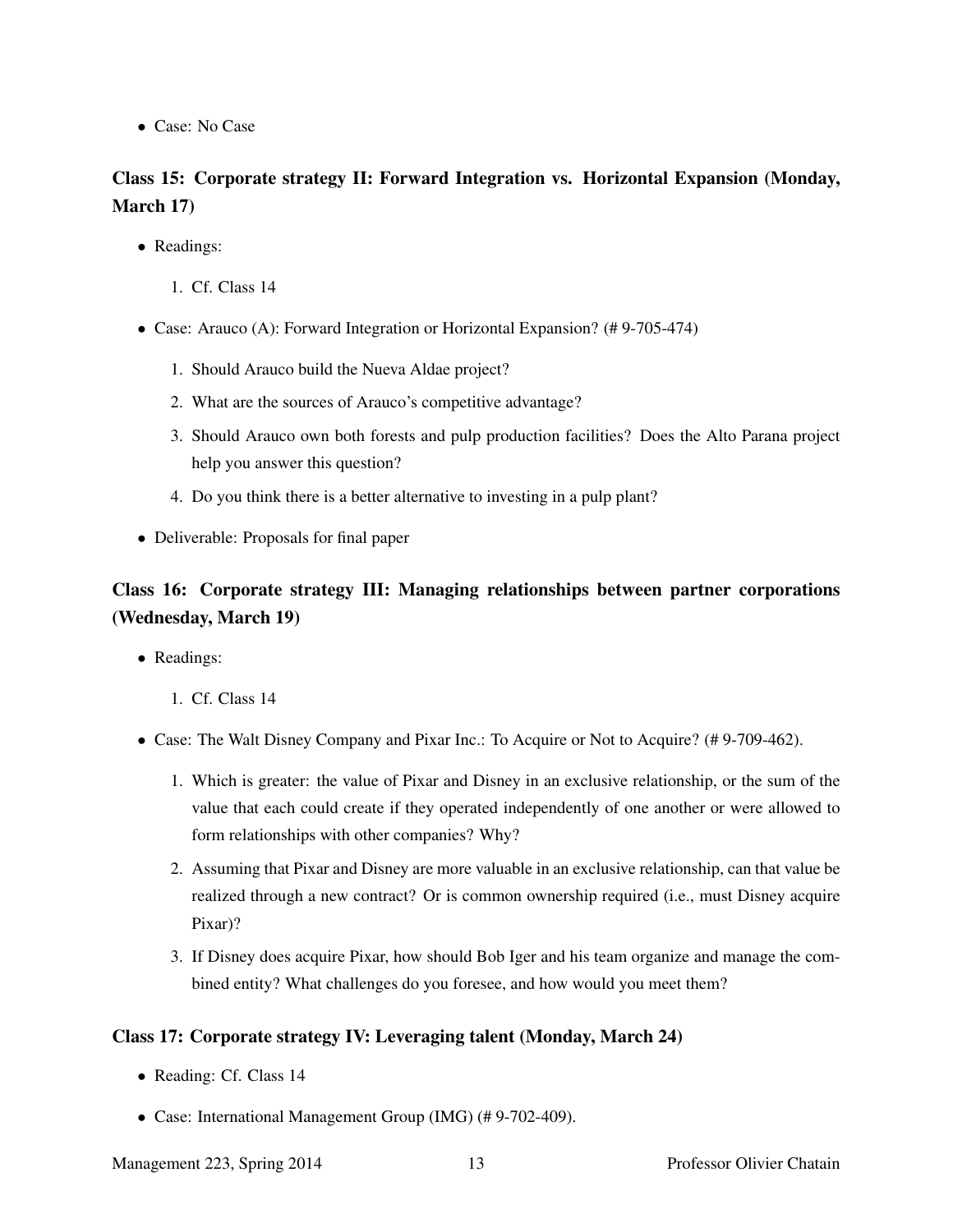- 1. Where does the value of the relationship between clients and IMG resides? Is it with the agents? With IMG? Elsewhere
- 2. Evaluate IMG's various decisions to enter new areas or new lines of business. Which areas of expansion do you consider most sensible, and which are least compelling?
- 3. What do you perceive to be the biggest challenge in structuring an organization like IMG? How might these difficulties be overcome?
- 4. If you were a potential competitor to IMG, what strategy would you pursue to compete against it? Where do you think IMG is most vulnerable today?

### Class 18: No Class (Wednesday, March 26)

# Integration and summary

### Class 19: Integrating and applying concepts (Monday, March 31)

- Readings: N/A
- Business Strategy game We will introduce the Business Strategy Game simulation and provide instructions for running the simulation over the next several class sessions.
	- 1. Review the spreadsheets in the game.
	- 2. What can you say about the current footwear industry structure and profitability?
	- 3. What are the main kinds of strategic decisions that your company can make?
- Deliverable: Outline of final paper due at the beginning of class.
- Play one round of the game in trial mode.

# Class 20: Integrating and applying concepts (Wednesday, April 2)

- Readings: N/A
- Business Strategy game
	- 1. Your team should decide on a basic strategic position for your firm. Then, implement the strategy by making a set of decisions. Submit these decisions according to the schedule in the instructions. Play two rounds of the game. In class, we will discuss the following questions:
	- 2. What strategic position have you chosen for your firm?
	- 3. How did your decisions reflect that position?
	- 4. What were your expectations before you saw the results of the first round? Were there any surprises? If so, what?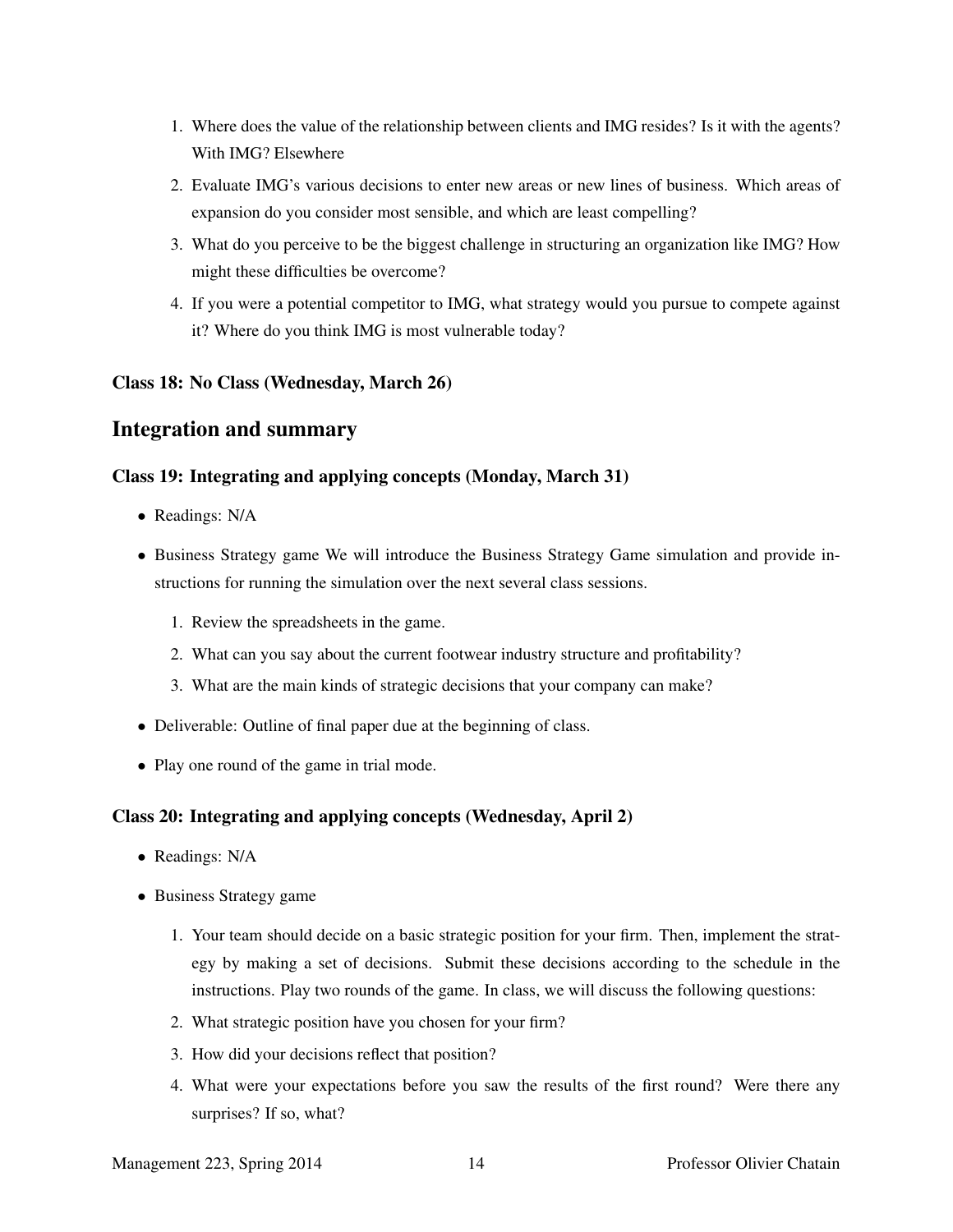# Class 21: No class: Time for team meetings/running simulation (Monday, April 7)

# Class 22: Integrating and applying concepts (Wednesday, April 9)

- Readings: N/A
- Business Strategy game
	- 1. Play one more round of the game. Submit the decisions according to the overall schedule for the simulation. Reflecting on the results from the first three rounds of the game, determine if you should maintain your original strategy or change it. Then, go to the strategic planning page and fill out the strategic plan for your business (you will only be able to access this after the 3rd round runs). Print out the strategic plan and bring it to class. In class, we will discuss the following questions:
	- 2. Is the strategy reflected in your strategic plan different from your plan of attack for the first 3 rounds?
	- 3. What challenges did you face in developing the plan?
	- 4. Is this planning exercise realistic? Why or why not?
- Assignment to hand in: Hand in a printout of your strategic plan. This is a team assignment, so only hand in one printout per team.

# Class 23: No class: Time for team meetings/running simulation (Monday, April 14)

# Class 24: Integrating and applying concepts (Wednesday, April 16)

- Readings: N/A
- Business Strategy game
	- 1. Run 3 more rounds of the game according to the schedule established in the instructions. Compare your results to those you anticipated in your strategic plan. In a one page write-up, answer the following questions:
	- 2. Did you get the results you anticipated in your strategic plan? Why or why not?
	- 3. What was the strategy that you chose to implement? In retrospect, what should you have done?
	- 4. What lessons about strategy do you take away from this exercise?
- Assignment to hand in: Hand in one page answering the questions above at the beginning of class. This is a team assignment, so only hand in one page per team.